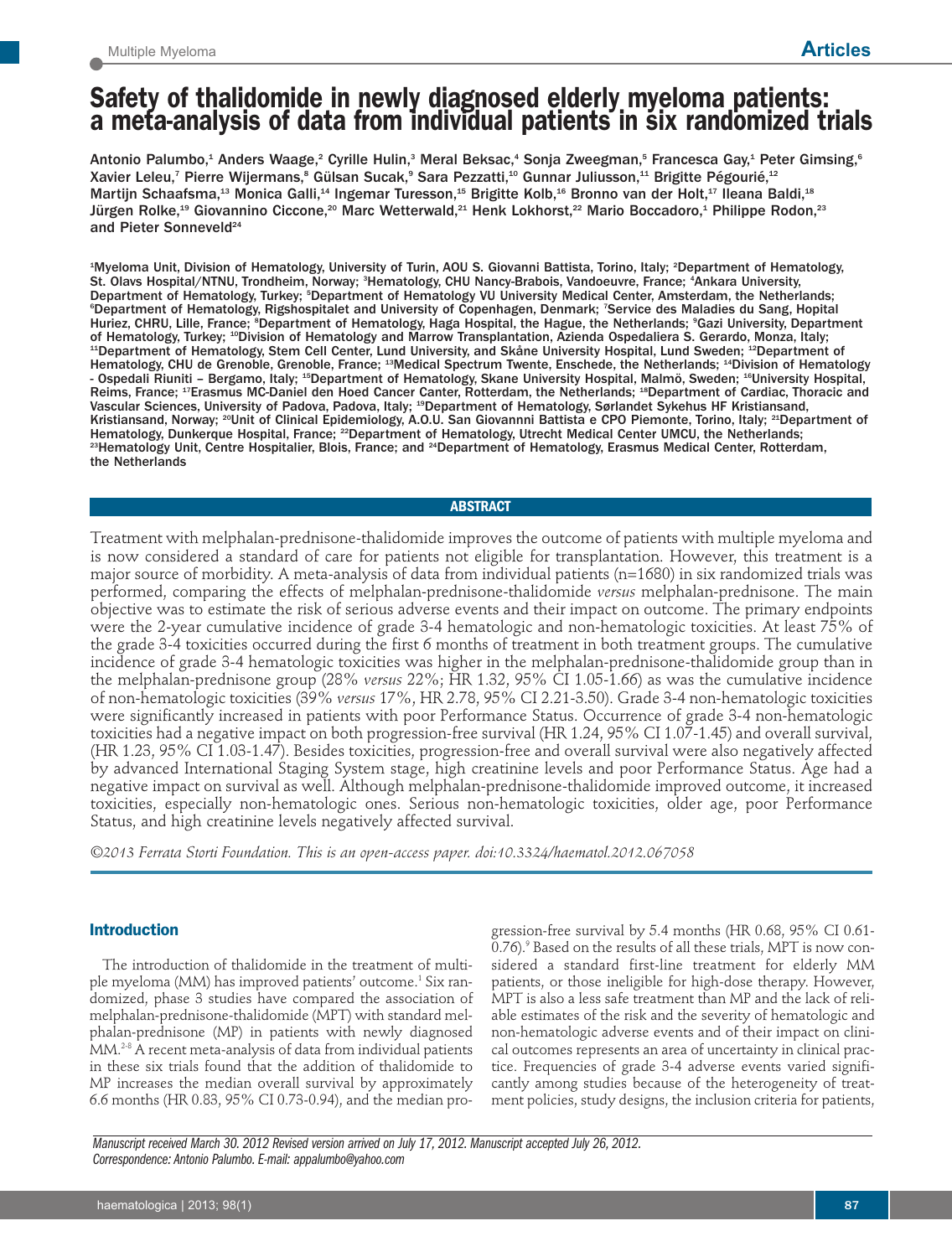data collection and reporting. The most frequent nonhematologic adverse events in MPT-treated patients in the six trials were infections (10-28%), peripheral neuropathy (2-23%), venous thromboembolism (3-12%) and constipation (3-10%). 2-8

In elderly patients, treatment-related adverse events are a major cause of drug discontinuation and reduced doseintensity, thus limiting treatment efficacy. Several studies have reported a negative impact of treatment-related adverse events on survival for elderly patients treated with more aggressive therapies. 10-12 In a randomized study, the overall survival of elderly patients receiving thalidomidedexamethasone was significantly shorter than that of those receiving MP (41.5 *versus* 49.4 months; *P*=0.024). The number of deaths from non-myeloma-related causes was twice as high in the group treated with thalidomidedexamethasone group than in the group treated with MP. $^{\rm 10}$ In another randomized study, overall survival was decreased in patients receiving lenalidomide plus highdose dexamethasone in comparison with those receiving lenalidomide plus low-dose dexamethasone. Higher rates of toxicities, treatment discontinuation and early mortality were reported in patients receiving high-dose dexamethasone. <sup>11</sup> In a recent phase 3 trial, non-hematologic grade 3- 4 adverse events were reported in 51% of patients who received bortezomib twice-weekly and 35% of patients who received bortezomib once-weekly (*P*=0.003); 15% of patients in the group treated with twice weekly bortezomib and 5% in the group treated with once weekly bortezomib discontinued therapy (*P*<0.001). Long-term outcomes were similar in the two groups. These results suggest that preventing severe toxicities is essential to reduce treatment discontinuation and consequently maximize efficacy. 13

We performed a meta-analysis of data from individual patients in six randomized phase III trials that compared MPT and MP in elderly patients with MM. We aimed to provide a reliable estimate of the cumulative incidence of severe toxicities and of their impact on clinical outcomes. This safety analysis is part of a project agreed upon by the principal investigators of the six trials; an efficacy metaanalysis with the same studies and criteria has been published recently. 9

# **Design and Methods**

#### *Objectives*

The primary objective was to compare the risk of developing grade 3-4 hematologic and non-hematologic adverse events during the first 2 years of treatment with MPT or MP.

Secondary objectives were: (i) to analyze the role of patients' characteristics on the risk of grade 3-4 adverse events; (ii) to assess the impact of the occurrence of grade 3-4 adverse events on progression-free and overall survival; (iii) to explore the safety profile of MPT *versus* MP in subgroups of patients stratified by age, gender, Durie and Salmon (DS) stage, International Staging System (ISS) stage, World Health Organization Performance Status (WHO-PS) and serum creatinine.

# *Data source and search*

At the beginning of 2011, the principal investigators of the six MPT trials completed within the European Myeloma Network

agreed to perform an individual patient data meta-analysis and provided the safety data of their respective trials. An efficacy analysis, based on the same criteria, has already been performed and published under the coordination of the Nordic Myeloma Study Group. <sup>9</sup> To verify the completeness of the studies included in this project, we carried out a MEDLINE search using the terms melphalan, prednisone, thalidomide, multiple myeloma, elderly patients. In total, we found 73 original full papers in English, published between January 2000 to January 2011. There were seven articles providing a direct comparison between the old standard MP and the new standard MPT in randomized phase 3 studies, one of which was an update of a previously published analysis, confirming the completeness of our data. To assess the likelihood of bias of each study, two authors independently reviewed the original articles using the Jadad scale. <sup>14</sup> The score associated with each study is reported in Table 1.

## *Data extraction*

From 2000 onwards, six randomized phase 3 trials comparing MPT *versus* MP in newly diagnosed MM patients were completed by five groups in Europe and Turkey [*Gruppo Italiano Malattie EMatologiche dell'Adulto* (GIMEMA), Dutch-Belgium Hemato-Oncology Cooperative Group (HOVON), *Intergroupe Francophone du Myelome* (IFM), Nordic Myeloma Study Group (NMSG), and Turkish Myeloma Study Group (TMSG)]. These studies were approved by the respective institutional review boards at each of the participating centers. Individual patients' data were collected by investigators for each patient enrolled at each coordinating center. The main inclusion criteria and planned treatment schedule of the six randomized controlled trials, described in detail elsewhere, 2-8 are summarized in Table 1. The characteristics of patients selected (WHO-PS, stage of disease and age range), study design and treatment policy (dose and the number of cycles/duration of thalidomide and MP) were different among the studies. The following data available across all studies were collected for each patient: baseline data, including age, creatinine levels, WHO-PS, ISS stage,<sup>15</sup> DS stage;<sup>16</sup> date of progression/last known remission, date of death/date last known to be alive; grade, type and date of adverse events. All adverse event data were defined and graded according to the National Cancer Institute's Common Terminology Criteria for Adverse Events (version 3.0). <sup>17</sup> Toxic deaths were defined as deaths related to treatment and were assessed by investigators. Adverse events were systematically reviewed for consistency and completeness by the central coordinating center and any problem was discussed and resolved by contacting the study investigators.

## *Statistical analysis*

All 1680 (out of 1685) patients who could be evaluated for toxicity were included in the analysis. Descriptive statistics were used to summarize the frequency of adverse events, deaths and treatment discontinuation. In the case of multiple grade 3-4 hematologic or grade 3-4 non-hematologic adverse events we considered only the first event for each type of toxicity. Patients who experienced the same type of toxicity more than once were counted only once. We described baseline patients' characteristics and study endpoints according to treatment (pooled analysis of all patients treated with MPT *versus* MP) and according to study.

Progression-free survival was calculated from the time of randomization until the date of progression, relapse, death from any cause, or the date the patient was last known to be in remission. Overall survival was calculated from the time of randomization until the date of death or the date the patient was last known to be alive.

We performed a competing risk analysis on the incidence of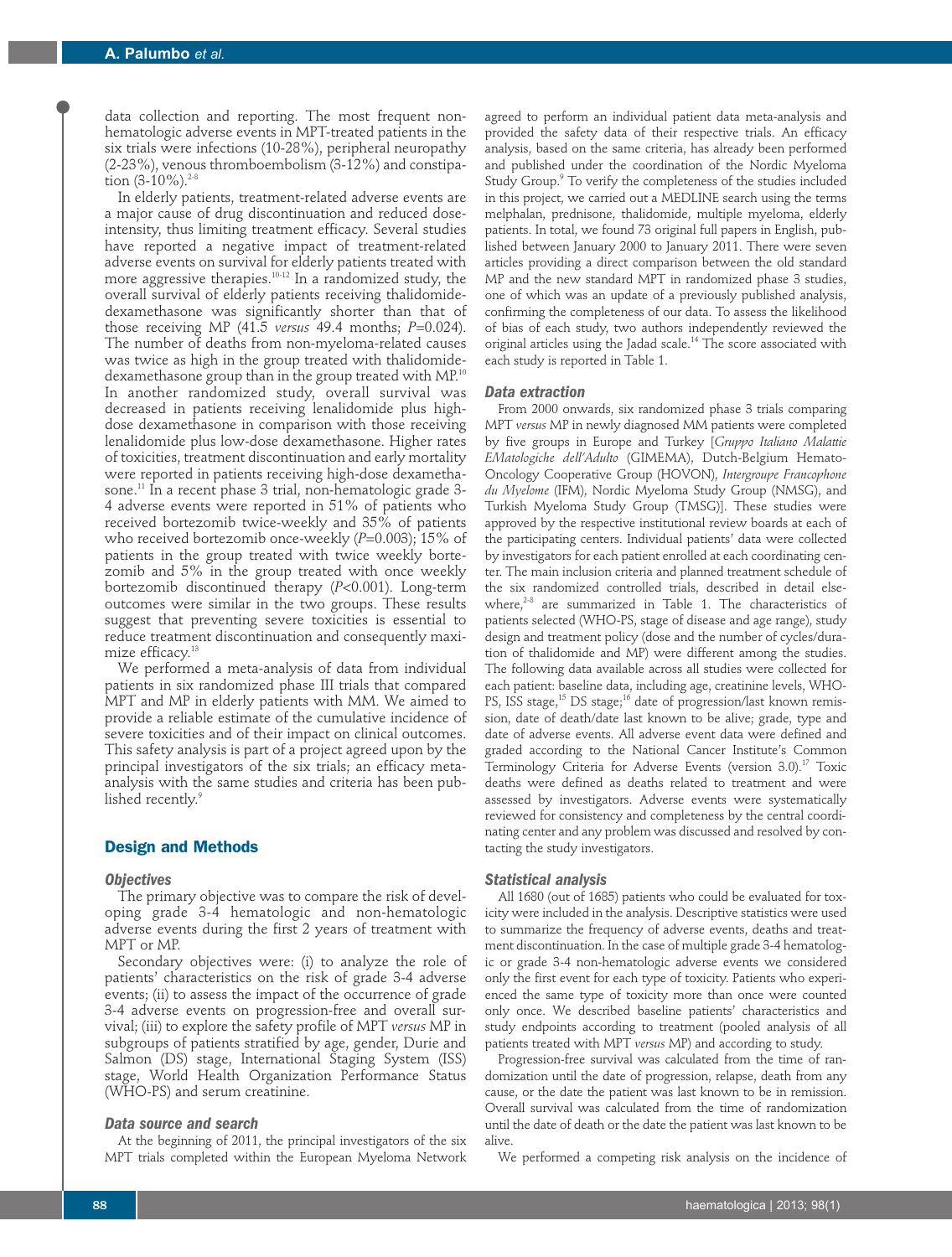adverse events, either grade 3-4 hematologic or grade 3-4 nonhematologic, with the competing events defined as progression or death. We used a proportional hazard frailty model for the subdistribution to analyze the effect of baseline factors (age, sex, WHO-PS, ISS and DS stages, creatinine level) on the cumulative incidence function of toxicity, incorporating heterogeneity across studies. 18

The effects of grade 3-4 hematologic or grade 3-4 non-hematologic adverse events on progression-free survival and overall survival were estimated with Cox models, with frailty shared within study and assumed to be Gamma distributed across studies, 19 adjusting for baseline factors and treatment, and treating grade 3- 4 hematologic and grade 3-4 non-hematologic adverse events as time-dependent variables.

In these analyses, the time of adverse event occurrence was censored at 2 years after the start of treatment. Data from the IFM-I study were excluded from all time-to-event analyses since the time of toxicity onset was not recorded for the majority of patients. All analyses were performed using the 'cmprsk' and 'coxme' packages of R software.

# **Results**

### *Patients' characteristics*

A total of 1680 patients were analyzed: 807 received MPT and 873 received MP. Overall, baseline demographic and disease characteristics were equally distributed in the two treatment groups (Table 2). The median age was 71- 74 years in all studies, with the exception of the IFM-I study (69 years) in which patients older than 75 years were excluded, and the IFM-II study (78 years) in which patients younger than 75 years were excluded. The proportion of patients with WHO-PS 3-4 was 4-8% in all studies, except the NMSG trial in which it was 33%. The

#### Table 1. Characteristics of the six randomized trials.

frequency of ISS stage III at diagnosis was higher in the NMSG and TMSG trials.

## *Grade 3-4 hematologic and non-hematologic adverse events*

The frequency of toxic deaths was 6% among patients treated with MPT and 7% in those treated with MP. The most common causes of toxic death were infections (3% for MPT and 4% for MP) and cardiovascular adverse events, including thromboembolic events, pulmonary edema, cardiac events and stroke (2% in both the MPT and MP groups). The raw frequency of toxic deaths varied between trials: it was 1% in the IFM-II and HOVON trials but 10-11% in the GIMEMA and IFM-I studies, which had less stringent inclusion criteria.

The proportions of patients who developed at least one grade 3-4 hematologic adverse event were 32% and 29% in the MPT and MP groups, respectively. Grade 3-4 nonhematologic adverse events were more frequent in MPT patients (40%) than in MP patients (18%) (Table 3). The most common grade 3-4 non-hematologic adverse event was infection (13% for MPT *versus* 9% for MP). Other adverse events, more common among MPT patients than MP patients, were peripheral/central neuropathy (15% *versus* 3%), deep vein thrombosis (6% *versus* 2%), and dermatological toxicity (3% *versus* 1%). Gastrointestinal events, pulmonary embolism and cardiac toxicities were less frequent and similarly distributed between the two groups. Overall, toxicity-related discontinuation of thalidomide was reported in 35% of MPT patients: neuropathy was the main reason (15%), followed by infections (3%), venous thromboembolism (3%), dermatological toxicity (3%) and cardiac toxicities (3%). Melphalan discontinuation was reported in 5% of MPT and MP patients and was mainly caused by hematologic toxicities.

| <b>Acronym</b>                      | <b>GIMEMA</b>                     | <b>HOVON</b>                                       | <b>IFM-I</b>                                    | <b>IFM-II</b>                   | <b>NMSG</b>                             | <b>TMSG</b>                        |
|-------------------------------------|-----------------------------------|----------------------------------------------------|-------------------------------------------------|---------------------------------|-----------------------------------------|------------------------------------|
| Age, years                          | >65                               | >65                                                | $65 - 75$                                       | $\geq 75$                       | >65                                     | >55                                |
| WHO PS                              | $0 - 4$                           | $0 - 3$                                            | $0-4$                                           | $0-4$                           | $0-4$                                   | $0-2$                              |
| Melphalan                           | $4 \text{ mg/s}$ qm<br>days $1-7$ | $0.25$ mg/kg<br>days $1-5$                         | $0.25 \text{ mg/kg}$<br>days $1-4$              | $0.20$ mg/kg<br>days $1-4$      | $0.25$ mg/kg<br>days $1-4$              | $9 \text{ mg/s}$ gm<br>days $1-4$  |
| Prednisone                          | $40 \text{ mg/sgm}$<br>days $1-7$ | $1 \text{ mg/kg}$<br>days $1-5$                    | $2 \text{ mg/kg}$<br>days $1-4$                 | $2 \text{ mg/kg}$<br>days $1-4$ | $100 \text{ mg}$<br>days $1-4$          | $60 \text{ mg/s}$ gm<br>days $1-4$ |
| N. of cycles / interval             | $6 \text{ cy}/4 \text{ wks}$      | 8 cy/ 4 wks                                        | $12 \text{ cy}/6 \text{ wks}$                   | $12 \text{ cy}/6 \text{ wks}$   | Until plateau/6wks                      | 8 cy/ 6 wks                        |
| Total duration of induction (weeks) | 24                                | 32                                                 | 72                                              | 72                              | $32^{\circ}$                            | 48                                 |
| Thalidomide mg/day<br>Duration      | 100<br>Until relapse              | 200<br>8 cy,<br>followed by 50 mg<br>until relapse | $100 - 400$<br>12cy                             | 100<br>12cy                     | $200 - 400$<br>until relapse            | 100<br>8 cy                        |
| Cumulative melphalan dose ITT*      | $319$ mg                          | $750 \text{ mg}$                                   | $900 \text{ mg}$                                | $720$ mg                        | $400 \text{ mg}^{\circ}$                | $550$ mg                           |
| Melphalan dose intensity ITT        | $13 \text{ mg/wk}$                | 23 mg/wk                                           | $13 \text{ mg/wk}$                              | $10 \text{ mg/Kg}$              | 12 mg/wk <sup><math>\infty</math></sup> | $11 \text{ mg/wk}$                 |
| Cumulative thalidomide dose ITT     | $29000 \text{ mg}^s$              | $46000 \text{ mg}$                                 | $101000$ mg <sup><math>\textdegree</math></sup> | 50000 mg                        | 47000 mg $\lambda$ §                    | 34000 mg                           |
| Thalidomide dose intensity ITT      | $800 \text{ mg/wk}$               | $1300$ mg/wk <sup>§</sup>                          | 1400 mg/wk <sup>^</sup>                         | 700 mg/wk                       | 1500 mg/wk $\wedge$ \$                  | 700 mg/wk                          |
| Randomized to MPT (n.)              | 167                               | 165                                                | 125                                             | 113                             | 179                                     | 58                                 |
| Randomized to MP (n.)               | 164                               | 168                                                | 196                                             | 116                             | 172                                     | 57                                 |
| <b>JADAD</b> score                  | 3                                 | $\overline{2}$                                     | $\overline{2}$                                  | 3                               | 4                                       | $\overline{2}$                     |

GIMEMA: Gruppo Italiano Malattie EMatologiche dell'Adulto; HOVON: Dutch-Belgium Hemato-Oncology Cooperative Group; IFM: Intergroupe Francophone du Myelome; NMSG: Nordic Myeloma Study Group; TMSG: Turkish Myeloma Study Group; WHO PS= World Health Organization Performance Status; mg: milligram; sqm: square meter; Kg: Kilogram; cy: cycles: usks: useeks: NA: not available: ITT: intention to treat: "calculated on the median number of cycles: "calculated assuming the patient's useight usas 75 Kg, height 1.80 m, body surface area 1.9 sqm; ^calculated on the median thalidomide dose; \*calculated on the median duration of thalidomide treatment.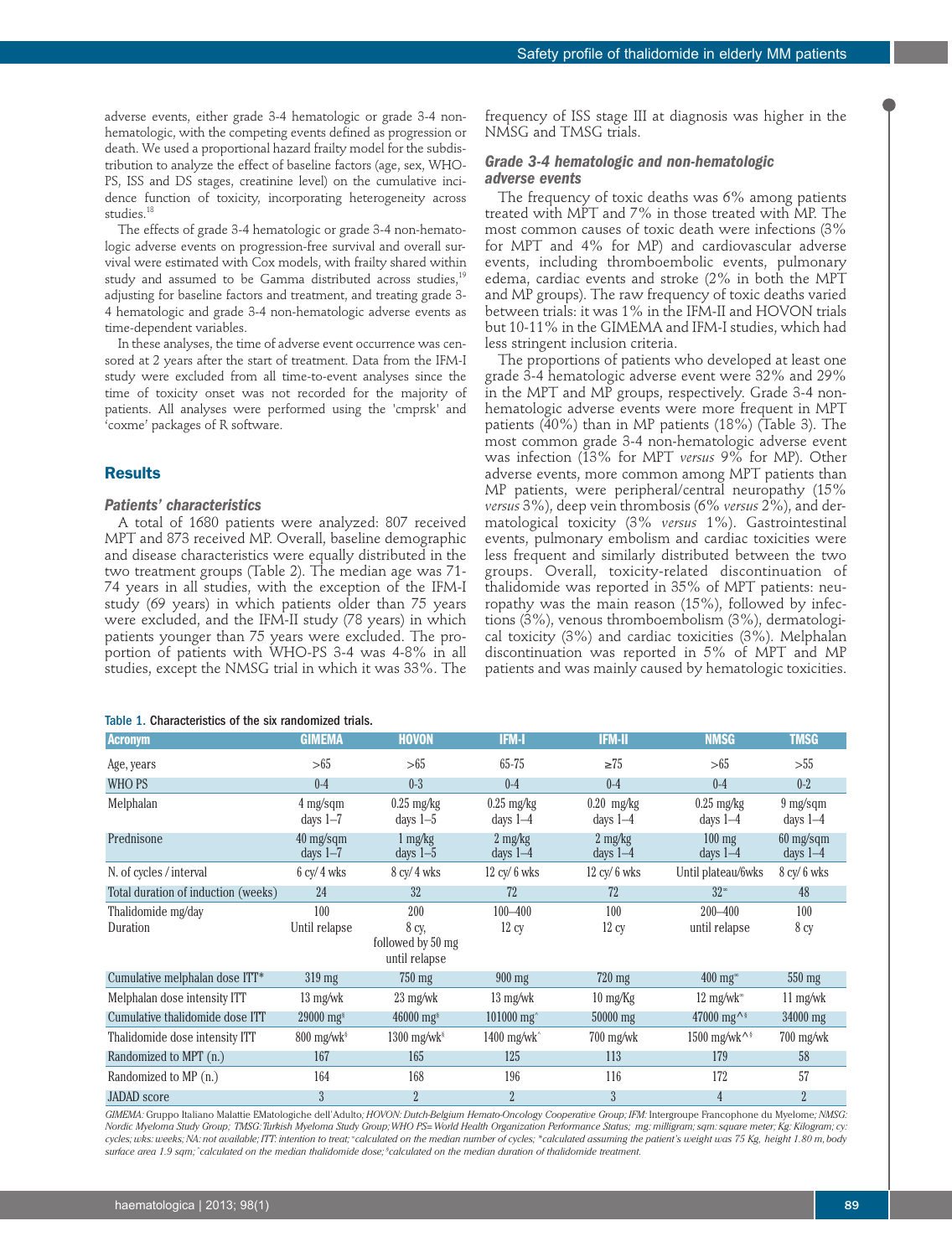Toxicities differed between trials (Table 3). Patients enrolled in the HOVON and IFM-I studies, who received the highest dose of melphalan, reported a higher proportion of grade 3-4 hematologic toxicity compared with patients in the four other trials. The highest incidences of non-hematologic adverse events were reported in the

GIMEMA, HOVON, NSMG and TMSG trials probably because of the higher number of patients with creatinine levels ≥176 μmol/L and/or higher thalidomide doses. Infections were more frequent in the HOVON trial, in which there was also a higher incidence of hematologic toxicity. The incidence of neurological toxicity was higher

| Table 2. Baseline characteristics of patients included in the safety meta-analysis, according to treatments (pooled data) and according to trial |  |  |  |  |  |  |
|--------------------------------------------------------------------------------------------------------------------------------------------------|--|--|--|--|--|--|
| $(MPT+MP)$ .                                                                                                                                     |  |  |  |  |  |  |

|                                                           | <b>MPT</b><br>$(N=807)$               | <b>MP</b><br>$(N=873)$               | <b>GIMEMA</b><br>$(N=331)$                         | <b>HOVON</b><br>$(N=333)$                 | <b>IFM-I</b><br>$(N=321)$           | <b>IFM-II</b><br>$(N=229)$         | <b>NMSG</b><br>$(N=351)$           | <b>TMSG</b><br>$(N=115)$          |
|-----------------------------------------------------------|---------------------------------------|--------------------------------------|----------------------------------------------------|-------------------------------------------|-------------------------------------|------------------------------------|------------------------------------|-----------------------------------|
| Age (median, years)<br>>75                                | 73<br>323(40)                         | 73<br>336 (39)                       | 73<br>110(33)                                      | 73<br>121(36)                             | 69<br>6(2)                          | 79<br>227 (99)                     | 74<br>159(45)                      | 71<br>36(31)                      |
| Gender n. $(\%)$<br>Male<br>Female                        | 414(51)<br>393(49)                    | 491(56)<br>382(44)                   | 179(54)<br>152(46)                                 | 186(56)<br>147(44)                        | 172(54)<br>149(46)                  | 104(45)<br>125(55)                 | 202(58)<br>153(42)                 | 62(54)<br>53(46)                  |
| ISS stage n. $(\%)^*$<br>$\overline{2}$<br>3<br><b>NA</b> | 159(24)<br>290(43)<br>223 (33)<br>135 | 190(26)<br>315(43)<br>227(31)<br>141 | 64 (24)<br>125(47)<br>75(28)<br>67                 | 47(21)<br>115(51)<br>63(28)<br>108        | 99 (34)<br>109(37)<br>86 (29)<br>27 | 63 (31)<br>76 (37)<br>67(33)<br>23 | 56(18)<br>139(45)<br>116(37)<br>40 | 20(19)<br>41(39)<br>43 (41)<br>11 |
| WHO PS n. $(\%)^*$                                        |                                       |                                      |                                                    |                                           |                                     |                                    |                                    |                                   |
| $\theta$                                                  | 231(29)                               | 242 (28)                             | 171(52)                                            | 121(36)                                   | 76 (24)                             | 44 (19)                            | 53(17)                             | 8(7)                              |
| $\overline{2}$                                            | 286(36)<br>182(23)                    | 335(39)<br>191(22)                   | 80(24)<br>62(19)                                   | 154(46)<br>45(14)                         | 160(50)<br>61(19)                   | 104(45)<br>65(28)                  | 74 (23)<br>87(27)                  | 49(43)<br>53(46)                  |
| $\sqrt{3}$                                                | 68(9)                                 | 80(9)                                | 16(5)                                              | 13(4)                                     | 18(6)                               | 15(7)                              | 82(26)                             | 4(4)                              |
| $\overline{4}$                                            | 18(2)                                 | 13(2)                                | 2(1)                                               | $\theta$                                  | 5(2)                                | 1(0.4)                             | 23(7)                              | 0(0)                              |
| <b>NA</b>                                                 | 22                                    | 12                                   | $\theta$                                           | $\theta$                                  |                                     | $\left( \right)$                   | 32                                 |                                   |
| DS stage $n.(%)^*$                                        |                                       |                                      |                                                    |                                           |                                     |                                    |                                    |                                   |
| H<br>III<br><b>NA</b>                                     | 54(7)<br>264 (33)<br>483(60)<br>6     | 59(7)<br>268(31)<br>534 (62)<br>12   | $\bf{0}$<br>125(38)<br>206(62)<br>$\left( \right)$ | 1(0.3)<br>85 (26)<br>247 (74)<br>$\theta$ | 31(10)<br>83 (26)<br>206(64)        | 21(9)<br>52(23)<br>155 (68)        | 54(16)<br>127(38)<br>156(46)<br>14 | 6(5)<br>60(53)<br>47(42)<br>2     |
| Creatinine<br>(median, $\mu$ mol/L)                       | 88                                    | 88                                   | 71                                                 | 96                                        | 93                                  | 90                                 | 95                                 | 97                                |
| $>176$ µmol/L N(%)                                        | 93 (12)                               | 81(9)                                | 24(7)                                              | 39(12)                                    | 24(7)                               | 16(7)                              | 50(14)                             | 20(17)                            |

*MPT: melphalan-prednisone-thalidomide; MP: melphalan-prednisone; GIMEMA:* Gruppo Italiano Malattie EMatologiche dell'Adulto*; HOVON: Dutch-Belgium Hemato-Oncology* Cooperative Group; IFM: Intergroupe Francophone du Myelome; NMSG: Nordic Myeloma Study Group; TMSG: Turkish Myeloma Study Group; WHO PS= World Health Organization Performance Status; N: number; NA: not available; ISS: International Staging System; umol/L: micromole/liter;\*% calculated on number of patients whose data were available; per*centage may not total 100 because of rounding.*



Figure 1. (A) Cumulative incidences of grade 3-4 hematologic adverse events and cumulative incidences of progression or death without adverse events in melphalan-prednisone-thalidomide (MPT) and melphalan-prednisone (MP) treated patients. (B) Cumulative incidences of grade 3-4 non-hematologic adverse events and cumulative incidences of progression or death without adverse events in MPT and MP treated patients.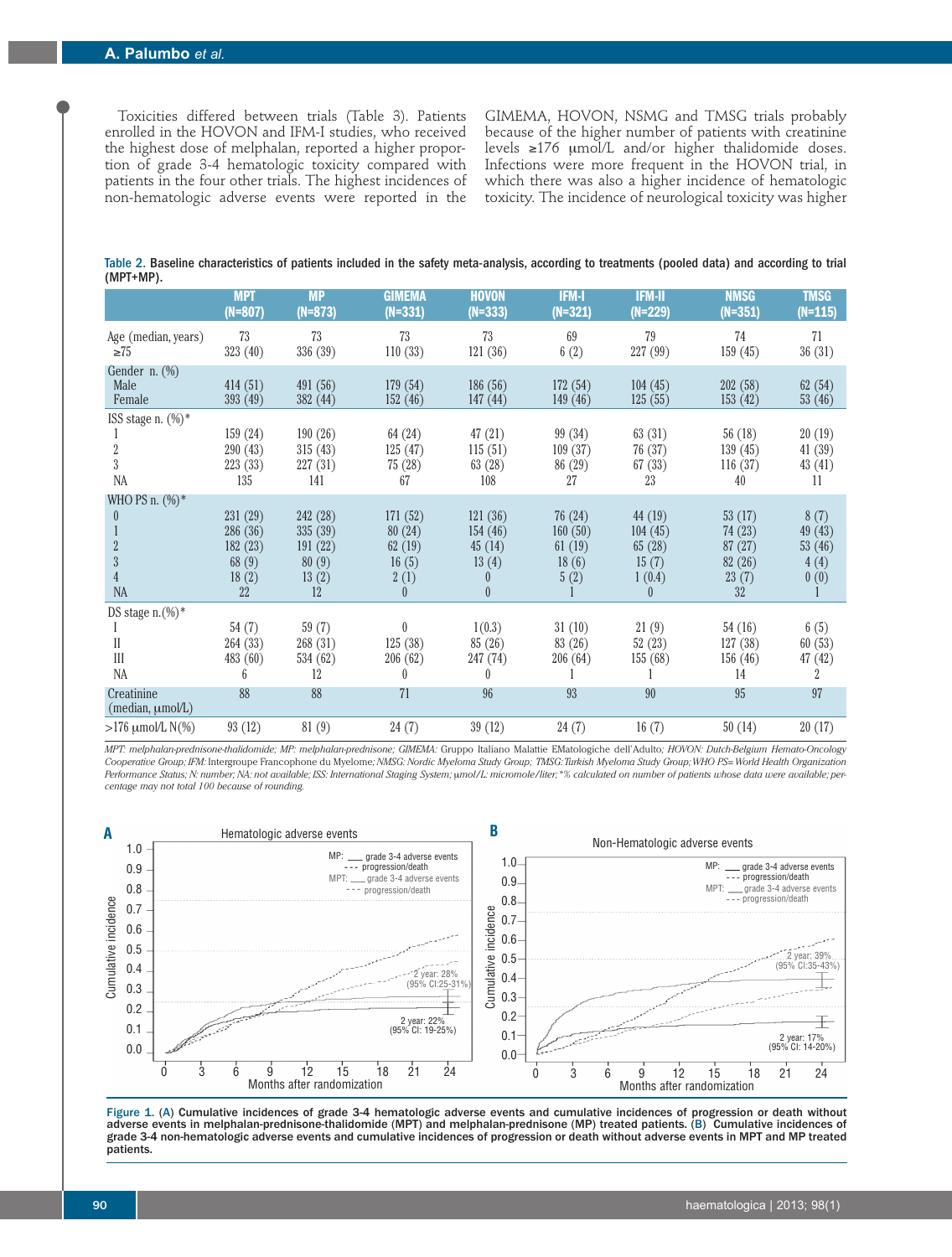in the GIMEMA, HOVON and NMSG trials with thalidomide maintenance after induction and in the IFM-II trial, which included older patients. In the GIMEMA study, the incidence of thrombotic events decreased significantly after the introduction of prophylactic anticoagulation.<sup>2,3</sup> Cardiac toxicity was less frequent in the IFM-I trial, which only included patients younger than 75 years.

The cumulative incidences of grade 3-4 hematologic (Figure 1A) and non-hematologic adverse events (Figure 1B) in the patients treated with MPT or MP have been plotted along with the cumulative incidences of the competing events (disease progression or deaths without grade 3-4 adverse events). Eighty percent of grade 3-4 hematologic adverse events occurred within the first 6 months of treatment in both groups. The cumulative incidence of grade 3-4 hematologic adverse events slowly increased with time in both groups and at 2 years was slightly higher in MPT patients than in MP patients (28% *versus* 22%; Gray test *P*=0.023).

Seventy-five percent of grade 3-4 non-hematologic adverse events occurred in the first 6 months of therapy in both groups. The cumulative incidence of grade 3-4 nonhematologic adverse events was significantly higher in the MPT group (39% at 2 years) than in the MP group (17% at 2 years), (Gray test *P*<0.0001).

In a multivariable model, including several baseline characteristics, the risk of developing a grade 3-4 hematologic adverse event was higher among females (HR 1.48, 95% CI 1.18-1.85; *P*=0.001) and patients randomized to MPT treatment (HR 1.32, 95% CI 1.05-1.66; *P*=0.016) (Table 4). The risk of grade 3-4 non-hematologic adverse events was strongly increased by MPT treatment (HR 2.78, 95%CI 2.21-3.50; *P*=0.000) and by WHO-PS score (HR 1.18 per point, 95% CI 1.06-1.32, *P*=0.003).

An exploratory subgroup analysis, considering age, gender, ISS stage, WHO-PS and serum creatinine, did not find any important effect modifier of the increased risk of MPT for grade 3-4 hematologic and non-hematologic adverse events.

# *Impact of treatment-related adverse events on clinical outcomes*

Progression-free survival was negatively influenced by the occurrence of a non-hematologic adverse event (HR 1.24, 95% CI 1.07-1.45; *P*=0.006) but not by hematologic adverse events. Other risk factors for progression-free survival were poor WHO-PS, high creatinine and more advanced ISS myeloma stage (Table 5).

The occurrence of non-hematologic adverse events was also associated with a worse overall survival (HR 1.23, 95% CI 1.03-1.47; *P*=0.024). Other baseline factors associated with shorter overall survival were age ≥75 years (HR 1.18, 95% CI 1.01-1.38), WHO-PS (HR 1.29 per point, 95% CI 1.20-1.39), creatinine levels ≥ 176 μmol/L (HR 1.66, 95% CI 1.31-2.10) and advanced ISS stage (ISS 3 versus 1: HR 2.05, 95% CI 1.57-2.67; ISS 2 *versus* 1: HR 1.59, 95% CI 1.24-2.03) (Table 5).

After accounting for baseline characteristics and despite the increased occurrence of adverse events, patients randomized to MPT showed a better progression-free survival (HR 0.68, 95% CI 0.60- 0.78; *P*<0.0001) and overall survival (HR 0.82, 95% CI 0.70-0.86; *P*=0.014).

In all the fitted models the point estimate of the frailty variance was not statistically significant, indicating a low heterogeneity between studies when most important patients' characteristics were included in the models.

# **Discussion**

Six randomized, phase 3 studies compared the association of MPT with standard MP as first-line treatment in elderly MM patients. A meta-analysis of efficacy data of these trials showed a clear overall survival and progression-free survival benefit for patients receiving thalidomide. <sup>9</sup> In the present meta-analysis, data from the individual patients enrolled in the same six trials were pooled and safety data were analyzed. Although the results showed an increased incidence of toxic events, especially nonhematologic, in patients treated with MPT, the benefit of adding thalidomide to MP was clearly confirmed.

In the pooled analysis, the rate of toxic deaths was similar in both MPT and MP patients. In a previous metaanalysis of 27 randomized trials comparing MP with combination chemotherapies, overall survival was unchanged but the incidence of toxic deaths was higher among the patients treated with combination chemotherapy. <sup>20</sup> Similarly, for the same reason, dexamethasone-based regimens did not improve survival compared with MP. 21

The cumulative incidence of hematologic grade 3-4 adverse events at 2 years was marginally higher in MPT

Table 3. Frequency of adverse events, either grade 3-4 hematologic or grade 3-4 non-hematologic, according to treatment (pooled data) and according to trial (MPT+MP).

|                                           | <b>MPT</b><br>$(N=807)$ | МP<br>$(N=873)$ | <b>GIMEMA</b><br>$(N=331)$ | <b>HOVON</b><br>$(N=333)$ | <b>IFM-I</b><br>$(N=321)$ | <b>IFM-II</b><br>$(N=229)$ | <b>NMSG</b><br>$(N=351)$ | <b>TMSG</b><br>$(N=115)$ |
|-------------------------------------------|-------------------------|-----------------|----------------------------|---------------------------|---------------------------|----------------------------|--------------------------|--------------------------|
| Grade 3-4 hematologic AE n. (%)           | 259(32)                 | 255(29)         | 85(26)                     | 142(43)                   | 134(42)                   | 38(17)                     | 94 (27)                  | 21(18)                   |
| Grade 3-4 non-hematologic AE n. (%)       | 324(40)                 | 159(18)         | 89 (27)                    | 110(33)                   | 75(23)                    | 53(23)                     | 123(35)                  | 33(29)                   |
| Infections                                | 112(13)                 | 70(9)           | 22(7)                      | 68(20)                    | 33(10)                    | 9(4)                       | 33(9)                    | 17(15)                   |
| Peripheral neuropathy                     | 49(6)                   | 6(1)            | 20(6)                      | 7(2)                      | 7(2)                      | 4(2)                       | 11(3)                    | 6(5)                     |
| Neurological except peripheral neuropathy | 73(9)                   | 17(2)           | 8(2)                       | 24(7)                     | 8(2)                      | 15(7)                      | 35(10)                   |                          |
| Deep vein thrombosis                      | 48(6)                   | 13(2)           | 19(6)                      | 6(2)                      | 12(4)                     | 6(3)                       | 14(4)                    | 4(3)                     |
| Pulmonary embolism                        | 22(3)                   | 17(2)           | 4(1)                       | 3(1)                      | 11(3)                     | 4(2)                       | 14(4)                    | 3(3)                     |
| Cardiac                                   | 50(6)                   | 30(4)           | 21(6)                      | 4(3)                      | 2(1)                      | 15(7)                      | 21(6)                    | 5(4)                     |
| Gastrointestinal                          | 47(5)                   | 32(4)           | 9(3)                       | 3(3)                      | 19(6)                     | 5(2)                       | 25(7)                    | 5(4)                     |

*MPT: melphalan-prednisone-thalidomide; MP: melphalan-prednisone; GIMEMA:* Gruppo Italiano Malattie EMatologiche dell'Adulto*; HOVON: Dutch-Belgium Hemato-Oncology* Cooperative Group; IFM: Intergroupe Francophone du Myelome; NMSG: Nordic Myeloma Study Group; TMSG: Turkish Myeloma Study Group; AE: adverse events; N: number of *patients; § Percentages were calculated on thalidomide-treated patients.*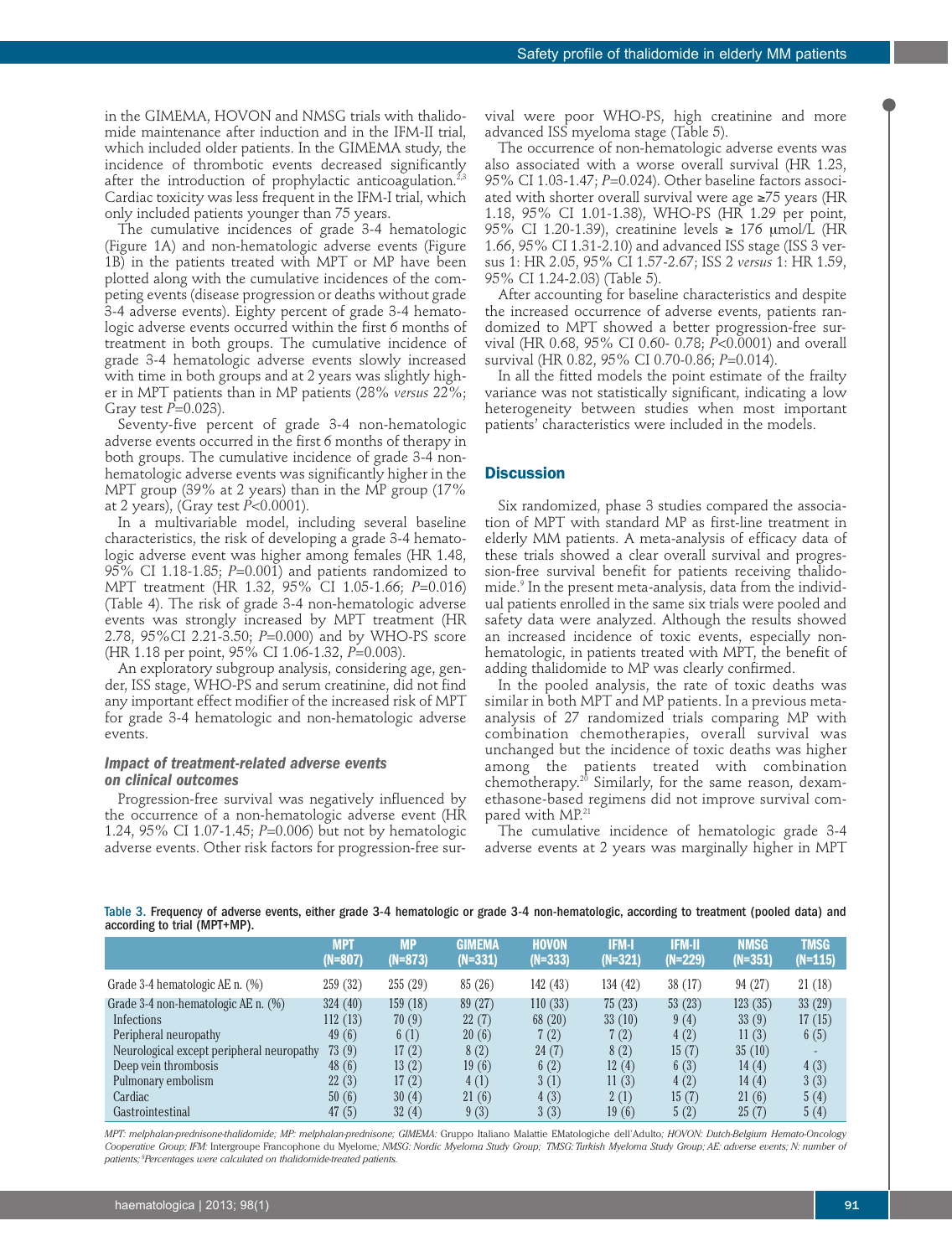Table 4. Risk factors for grade 3-4 hematologic and non-hematologic adverse events. Hazard ratios (HR) and 95% confidence intervals (95% CI) from proportional hazard frailty models for competing risks.

|                          |           | Grade 3-4 hematologic adverse events |       |         |           | Grade 3-4 non-hematologic adverse events |       |         |
|--------------------------|-----------|--------------------------------------|-------|---------|-----------|------------------------------------------|-------|---------|
|                          | <b>HR</b> |                                      | 95%CI | P value | <b>HR</b> |                                          | 95%CI | P value |
| Age $\geq$ 75 years      | 0.83      | 0.65                                 | 1.07  | 0.157   | 1.10      | 0.88                                     | 1.38  | 0.412   |
| Gender (female)          | 1.48      | 1.18                                 | 1.85  | 0.001   | 0.98      | 0.79                                     | 1.21  | 0.827   |
| WHO-PS                   | 0.95      | 0.83                                 | 1.07  | 0.377   | 1.18      | 1.06                                     | 1.32  | 0.003   |
| Creatinine $>176$ umol/L | 1.16      | 0.80                                 | 1.68  | 0.445   | 0.93      | 0.66                                     | 1.31  | 0.678   |
| ISS stage 2              | 1.28      | 0.91                                 | 1.80  | 0.163   | 0.87      | 0.64                                     | 1.19  | 0.393   |
| ISS stage 3              | 1.37      | 0.94                                 | 2.00  | 0.100   | 1.30      | 0.93                                     | 1.81  | 0.125   |
| ISS stage not known      | 1.01      | 0.68                                 | 1.50  | 0.961   | 0.88      | 0.60                                     | 1.27  | 0.481   |
| DS stage II              | 1.27      | 0.75                                 | 2.17  | 0.375   | 1.65      | 0.99                                     | 2.73  | 0.053   |
| DS stage III             | 1.10      | 0.65                                 | 1.86  | 0.736   | 1.45      | 0.88                                     | 2.39  | 0.148   |
| <b>MPT</b> treatment     | 1.32      | 1.05                                 | 1.66  | 0.016   | 2.78      | 2.21                                     | 3.50  | 0.000   |

*PS: performance status; ISS: International Staging System; DS: Durie-Salmon; MPT: melphalan-prednisone-thalidomide.*

Table 5. Influence of baseline patients' characteristics, MPT treatment and grade 3-4 hematologic and non-hematologic adverse events on progression-free survival and overall survival. Hazard ratios (HR) and 95% confidence interval (95% CI) from Cox frailty models.

|                              | <b>Progression-free survival</b> |      |       |         | <b>Overall survival</b> |      |       |         |  |  |
|------------------------------|----------------------------------|------|-------|---------|-------------------------|------|-------|---------|--|--|
|                              | <b>HR</b>                        |      | 95%CI | P value | <b>HR</b>               |      | 95%CI | P value |  |  |
| Age $\geq$ 75 years          | 0.94                             | 0.82 | 1.07  | 0.347   | 1.18                    | 1.01 | 1.38  | 0.032   |  |  |
| Gender (female)              | 1.00                             | 0.88 | 1.14  | 0.959   | 0.91                    | 0.78 | 1.07  | 0.253   |  |  |
| WHO-PS                       | 1.15                             | 1.08 | 1.23  | 0.000   | 1.29                    | 1.20 | 1.39  | 0.000   |  |  |
| Creatinine $>176$ umol/L     | 1.33                             | 1.08 | 1.64  | 0.007   | 1.66                    | 1.31 | 2.10  | 0.000   |  |  |
| ISS stage 2                  | 1.41                             | 1.17 | 1.70  | 0.000   | 1.59                    | 1.24 | 2.03  | 0.000   |  |  |
| ISS stage 3                  | 1.63                             | 1.32 | 2.00  | 0.000   | 2.05                    | 1.57 | 2.67  | 0.000   |  |  |
| ISS stage not known          | 1.36                             | 1.09 | 1.69  | 0.006   | 1.75                    | 1.33 | 2.30  | 0.000   |  |  |
| DS stage II                  | 1.04                             | 0.77 | 1.42  | 0.795   | 1.05                    | 0.71 | 1.55  | 0.805   |  |  |
| DS stage III                 | 1.17                             | 0.87 | 1.58  | 0.297   | 1.21                    | 0.83 | 1.76  | 0.316   |  |  |
| <b>MPT</b> treatment         | 0.68                             | 0.60 | 0.78  | 0.000   | 0.82                    | 0.70 | 0.96  | 0.014   |  |  |
| Grade 3-4 hematologic-AE     | 1.07                             | 0.91 | 1.26  | 0.386   | 1.19                    | 0.99 | 1.44  | 0.060   |  |  |
| Grade 3-4 non-hematologic AE | 1.24                             | 1.07 | 1.45  | 0.006   | 1.23                    | 1.03 | 1.47  | 0.024   |  |  |

*PS: Performance Status; ISS: International Staging System; DS: Durie-Salmon; MPT: melphalan-prednisone-thalidomide;AE: adverse event.*

patients than in MP patients (28% *versus* 22%, adjusted HR 1.32, 95% CI 1.05-1.66), confirming the low risk of hematologic toxicity caused by adding thalidomide to MP. <sup>22</sup> As regards baseline patients' characteristics, the risk of hematologic toxicity was higher for females.

The 2-year incidence of grade 3-4 non-hematologic adverse events in MPT patients was more than double that in MP patients (39% *versus* 17%, with an adjusted HR of 2.78, 95% CI 2.21-3.50). Infections were the most frequent non-hematologic adverse events in both groups; neuropathy, deep-vein thrombosis, and dermatological toxicity were the most frequent thalidomide-related adverse events. The most important risk factor for nonhematologic toxicity was the WHO-PS, suggesting that frail patients are at increased risk of severe adverse events, independently of the specific treatment.

An analysis of the incidence of hematologic toxicities by trial may suggest a correlation between hematologic toxicity and melphalan doses. The toxicity analyses in each trial suggest that neuropathy was probably associated with the duration of thalidomide treatment, whereas cardiac toxicities were likely to be age-related. However, after adjusting

for differences among study protocols and patients' characteristics, the difference in cumulative incidences of adverse events between studies was negligible.

Eighty percent of grade 3-4 hematologic adverse events and 75% of grade 3-4 non-hematologic adverse events occurred during the first 6 months of treatment in both the MPT and MP groups, supporting the need for careful monitoring of treatment-related adverse events during this period. At least for some avoidable complications, appropriate prophylactic measures, such as antibiotic prophylaxis to reduce infections, should be considered to improve safety.

One limitation of our analysis lies in the fact that we used data from randomized trials only. Patients enrolled in randomized trials are usually selected subjects, and treatment feasibility may be different when the same schema is administered to a wider population of patients. Results from studies other than randomized trials are, therefore, particularly important. However, the criteria for including patients in the studies considered were not strict: the Nordic trial included patients with WHO-PS 0-4, with 30% of patients having WHO-PS 3-4; the Italian study also included patients with abnormal cardiac, respiratory,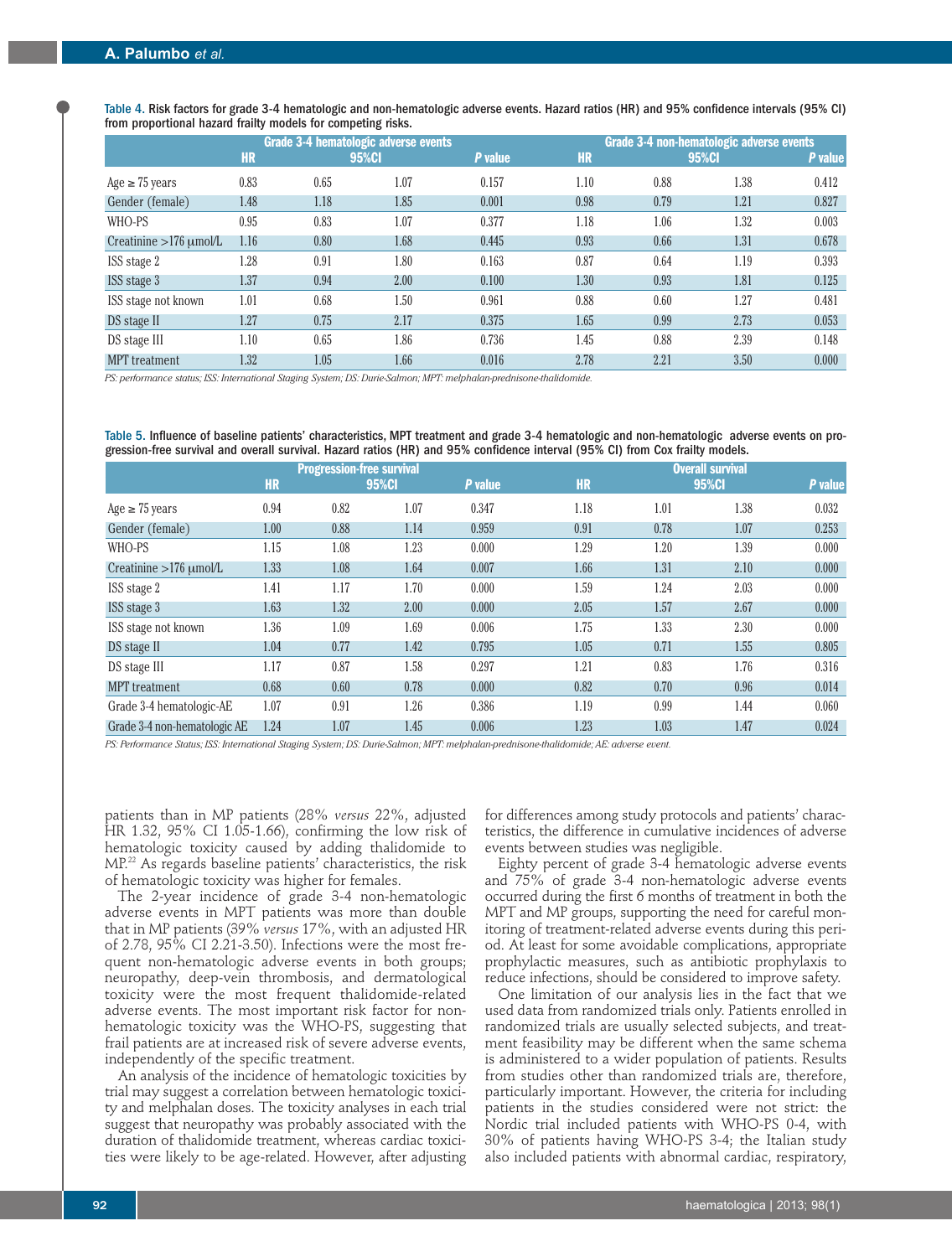liver and renal function, and the IFM II trial enrolled patients over the age of 75 years.

The occurrence of severe complications, especially nonhematologic toxicities, is detrimental to these patients, not only because of their direct consequences, but also because the adverse events often lead to dose reductions or a premature interruption of treatment. This meta-analysis found that the occurrence of grade 3-4 non-hematologic adverse events was associated, irrespectively of treatment, with a poor prognosis, in terms of both progressionfree survival (adjusted HR 1.24, 95% CI 1.07-1.45) and overall survival (adjusted HR 1.23, 95% CI 1.03-1.46). Other baseline factors were confirmed to be strong predictors of a worse progression-free survival and overall survival, such as advanced ISS stage, high creatinine levels and poor WHO-PS. As expected, age had a negative impact on overall survival.

The adverse prognostic impact of advanced age is probably multifactorial. Myeloma biology may differ by age at presentation. <sup>23</sup> Moreover, the aging process is associated with reductions in renal and gastric function, hepatic mass and blood flow, bone marrow status, and cardiovascular function. 24-26 Poor WHO-PS was one of the most relevant factors, and it increased the risk of death by 1.29-fold for each point (95% CI 1.20-1.39). It may represent an indirect measure of multiple organ dysfunction, frequently present in elderly patients. Unfortunately, no data on baseline comorbidities, other than renal failure, were available. Creatinine  $\geq 176$  µmol/L did not increase the risk of severe adverse events, but significantly increased the risk of death by 1.66-fold (95% CI 1.31-2.10). Thalidomide pharmacokinetics is not affected by renal impairment and no dose reduction is required. <sup>22</sup> The increased risk of death seems to be mainly related to the poor prognosis of renal disease by itself rather than to a toxic effect of thalidomide on renal function.

Our analysis clearly showed that the occurrence of grade 3-4 non-hematologic adverse events is associated with a worse prognosis, independently of treatment. At least in part, these adverse events may be related to preexisting sub-clinical organ dysfunction that emerges clinically after MM treatment. The occurrence of serious adverse events increased the risk of death in both the MPT and MP groups, suggesting that comorbidity and reduced functional reserves in patients with cancer have a negative

impact on survival, independently of treatment. Thus, it is important to search for subclinical comorbidities in all elderly patients before starting treatment. The recent efficacy meta-analysis showed that the benefit of MPT over MP is limited in patients with high creatinine levels and poor WHO-PS. <sup>9</sup> Our analysis suggests that this lack of benefit might be related to increased toxicity and to the reduced treatment efficacy caused by the occurrence of adverse events. Patients with poor WHO-PS, generally presenting with co-morbidities, are likely to be at higher risk of developing adverse events.

In conclusion, the incidence of severe adverse events, especially non-hematologic ones, was higher in patients treated with MPT than in those treated with MP, and their occurrence had a negative impact on prognosis. However, patients randomized to MPT showed a better outcome. Older patients and those with high creatinine levels or poor WHO-PS status should be carefully considered for more appropriate treatment choices. In these patients, lower doses of melphalan (from 0.25 to 0.18 to 0.13 mg/kg) and thalidomide (from 100 to 50 mg/day, to 50 mg every other day) have been suggested. <sup>27</sup> Personalized therapy, with appropriate dose adjustments or modified treatment schema, are needed to improve the balance between benefits and harm of available treatments. Better tolerated regimens are likely to reduce the need for treatment interruptions and thus optimize treatment efficacy. Timely prophylactic interventions and adequate and prompt management of adverse events are also necessary. Future clinical trials, with few exclusion criteria, comparing different individualized therapeutic strategies on clinically relevant endpoints, should be considered a high research priority. <sup>28</sup> The results from such trials will eventually lead to tailored treatment schema for elderly MM patients, with further improvements in survival, quality of life and cost-effectiveness.

#### *Acknowledgments*

*We thank the patients who agreed to participate in the studies analyzed, the nurses, the data manager Federica Leotta and the editorial assistant Giorgio Schirripa.*

#### *Authorship and Disclosures*

*Information on authorship, contributions, and financial & other disclosures was provided by the authors and is available with the online version of this article at www.haematologica.org.*

# **References**

- 1. Singhal S, Mehta J, Desikan R, Ayers D, Roberson P, Eddlemon P, et al. Antitumor activity of thalidomide in refractory multiple myeloma. N Engl J Med. 1999;341(21): 1565-71.
- 2. Palumbo A, Bringhen S, Caravita T, Merla E, Capparella V, Callea V, et al. Oral melphalan and prednisone chemotherapy plus thalidomide compared with melphalan and prednisone alone in elderly patients with multiple myeloma: randomised controlled trial. Lancet. 2006;367(9513):825-31.
- 3. Palumbo A, Bringhen S, Liberati AM, Caravita T, Falcone A, Callea V, et al. Oral melphalan, prednisone, and thalidomide in elderly patients with multiple myeloma: updated results of a randomized controlled

trial. Blood. 2008;112(8):3107-14.

- 4. Facon T, Mary JY, Hulin C, Benboubker L, Attal M, Pegourie B, et al. Melphalan and prednisone plus thalidomide versus melphalan and prednisone alone or reducedintensity autologous stem cell transplantation in elderly patients with multiple myeloma (IFM 99-06): a randomised trial. Lancet. 2007;370(9594):1209-18.
- 5. Hulin C, Facon T, Rodon P, Pegourie B, Benboubker L, Doyen C, et al. Efficacy of melphalan and prednisone plus thalidomide in patients older than 75 years with newly diagnosed multiple myeloma: IFM 01/01 trial. J Clin Oncol. 2009;27(22):3664- 70.
- 6. Wijermans P, Schaafsma M, Termorshuizen F, Ammerlaan R, Wittebol S, Sinnige H, et al. Phase III study of the value of thalidomide added to melphalan plus prednisone

in elderly patients with newly diagnosed multiple myeloma: The HOVON 49 Study. J Clin Oncol. 2010;28 (19):3160-6.

- 7. Waage A, Gimsing P, Fayers P, Abildgaard N, Ahlberg L, Björkstrand B, et al. Melphalan and prednisone plus thalidomide or placebo in elderly patients with multiple myeloma. Blood. 2010;116(9): 1405-12.
- 8. Beksac M, Haznedar R, Firatli-Tuglular T, Ozdogu H, Aydogdu I, Konuk N, et al. Addition of thalidomide to oral melphalan/prednisone in patients with multiple myeloma not eligible for transplantation: results of a randomized trial from the Turkish Myeloma Study Group. Eur J Haematol. 2010;86(1):16-22.
- 9. Fayers PM, Palumbo A, Hulin C, Waage A, Wijermans P, Beksaç M, et al. Thalidomide for previously untreated elderly patients